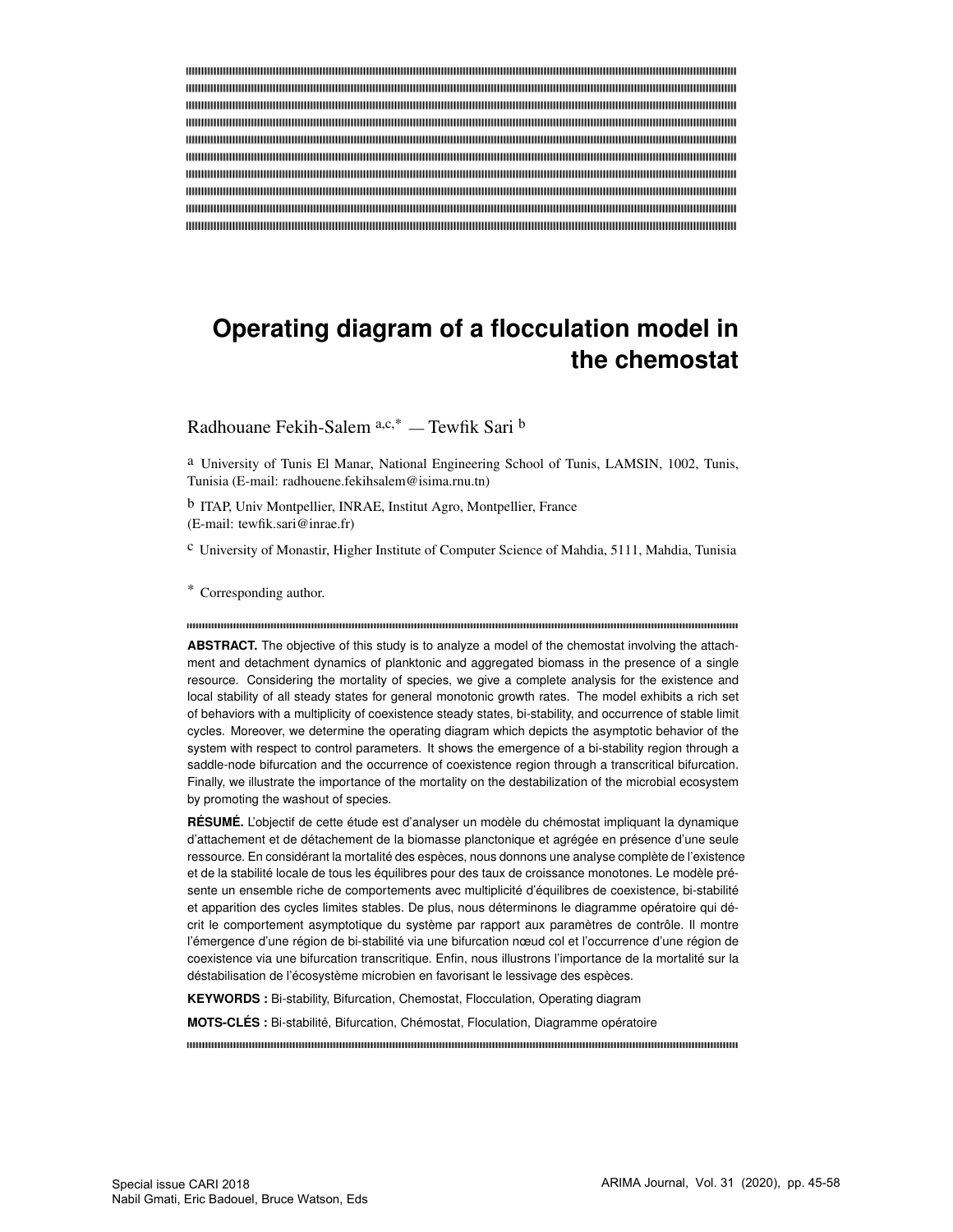## **1. Introduction**

In the culture of microorganisms, the processes of attachment and detachment of bacteria are well known and frequently observed. This phenomenon is manifested either by fixation of microorganisms on support as in the growth of biofilms or simply by an aggregation such as the formation of flocs or granules  $[9, 21]$  $[9, 21]$  $[9, 21]$ . In fact, the formation of flocs has a direct impact on growth dynamics, since the access to the substrate is limited for microorganisms within such structures. Nevertheless, it is only recently that they have been explicitly taken into account in mathematical models based on the chemostat (see the monograph  $[8]$ ).

This flocculation mechanism may explain the coexistence of microbial species when the most competitive species inhibits its own growth by the formation of flocs [\[7\]](#page-12-2). In fact, these bacteria in flocs consume less substrate than planktonic bacteria since the attached bacteria have less access to the substrate, given that this access to the substrate is proportional to the outside surface of flocs. An extension of the model [\[7\]](#page-12-2) has been studied in [\[5\]](#page-12-3) when the growth rate of isolated bacteria of the most competitive species exhibits an inhibition. In this case, there may be coexistence around a stable limit cycle. The interested reader can refer to  $\begin{bmatrix} 4 \\ 5 \end{bmatrix}$  for a review of the different specific attachment and detachment rates used in the literature.

In this work, we consider the flocculation model of one species introduced in [\[4\]](#page-12-4). This model, which has been studied also in  $[3, 8, 15, 16]$  $[3, 8, 15, 16]$  $[3, 8, 15, 16]$  $[3, 8, 15, 16]$  $[3, 8, 15, 16]$  $[3, 8, 15, 16]$  $[3, 8, 15, 16]$ , is written as follows:

<span id="page-1-0"></span>
$$
\begin{cases}\n\dot{S} = D(S_{in} - S) - f(S)u - g(S)v \\
\dot{u} = [f(S) - D_u]u - a(u + v)u + bv \\
\dot{v} = [g(S) - D_v]v + a(u + v)u - bv\n\end{cases}
$$
\n(1)

where  $S(t)$  is the concentration of the substrate at time t;  $u(t)$  and  $v(t)$  are, respectively, the concentrations of planktonic and attached bacteria at time t;  $f(S)$  and  $g(S)$  represent, respectively, the growth rates of isolated and attached bacteria; D and  $S_{in}$  are, respectively, the dilution rate and the concentration of the substrate in the feed device;  $D_u$  and  $D<sub>v</sub>$  represent, respectively, the disappearance rates of planktonic and attached bacteria.

We assume that isolated bacteria can aggregate with isolated bacteria or flocs to form new flocs with a rate  $a(u + v)u$ , where a is a positive constant, proportional to both the density of isolated bacteria u and the total biomass density  $u + v$ . Furthermore, the flocs can split and liberate isolated bacteria with rate  $bv$ , where  $b$  is a positive constant, proportional to their density v.

Since the size of the flocs is quite large than that of the isolated bacteria, the fraction  $\beta$  of attached bacteria which leaves the reactor is lower than that of the isolated bacteria  $\alpha$ . In [\[3\]](#page-12-5), the study of this model [\(1\)](#page-1-0) in the case without mortality has been limited to the biologically interesting case  $D_v \leq D_u \leq D$ , where  $D_u = \alpha D$  and  $D_v = \beta D$ ,  $\alpha$  and  $\beta$ belong to [0, 1]. In fact, the factor  $\alpha$  was introduced in [\[2\]](#page-12-8), see also [\[1\]](#page-12-9), to model a reactor with biomass attached to the support or to decouple the residence time of solids and the hydraulic residence time  $(1/D)$ . In this work, we study the model [\(1\)](#page-1-0) where  $D_u$  and  $D_v$ can be modeled as in [\[14,](#page-12-10) [19\]](#page-12-11) by:

$$
D_u = \alpha D + m_u, \quad D_v = \beta D + m_v
$$

where the non-negative parameters  $m_u$  and  $m_v$  representing mortality (or maintenance) rate are taken into consideration. In fact, more realistic models in the engineering and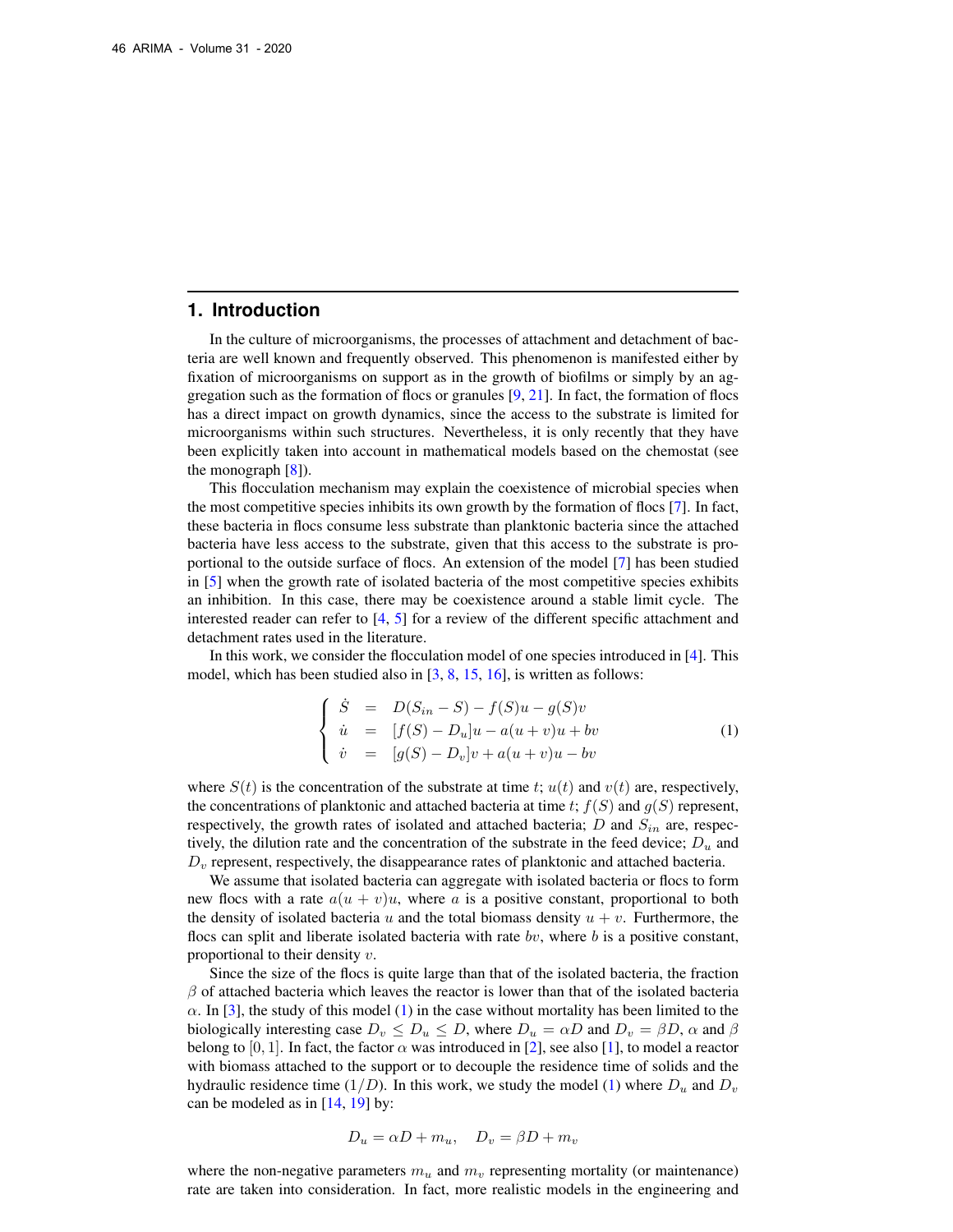biological literature as well as mathematical studies consider the mortality of species that affects the behavior of system and the coexistence of microbial species [\[10,](#page-12-12) [11,](#page-12-13) [12,](#page-12-14) [13,](#page-12-15) [17,](#page-12-16) [18,](#page-12-17) [22\]](#page-13-1). Here, a significant mortality rate of isolated and/or attached bacteria could increase the removal rates  $D_u$  and/or  $D_v$  up to values larger than the dilution rate D. Therefore, our study will not be restricted to the cases  $D_v \le D_u \le D$ , as in [\[3,](#page-12-5) [4,](#page-12-4) [8,](#page-12-1) [15,](#page-12-6) [16\]](#page-12-7), and the cases  $D < D_u$ ,  $D < D_v$  or  $D_u < D_v$ , which are also of biological interest, will be investigated.

For the complete mathematical analysis of model [\(1\)](#page-1-0), the reader is referred to [\[6\]](#page-12-18). Our main objective in this paper is to describe the operating diagram of the model in order to illustrate the behavior of the system according to the control parameters D and  $S_{in}$ .

This paper is organized as follows. First, we present in Section [2](#page-2-0) some general hypotheses about the growth functions of flocculation model [\(1\)](#page-1-0). Then, we analyze the existence and the local stability of steady states according to the dilution rate and the disappearance rates of planktonic and attached bacteria. In Section [3,](#page-5-0) we present the operating diagram in order to show the regions of emergence of multiplicity of positive steady states according to the control parameters. In Section [4,](#page-8-0) we study the one-parameter bifurcation diagrams and the numerical simulations in order to validate the theoretical analysis of the operating diagram. Finally, conclusions are drawn in the last Section [5.](#page-10-0)

### <span id="page-2-0"></span>**2. Hypotheses and model analysis**

We use the following general hypotheses for growth functions  $f(S)$  and  $g(S)$ :

(H1)  $f(0) = g(0) = 0$  and  $f'(S) > 0$  and  $g'(S) > 0$  for all  $S > 0$ .

(H2)  $f(S) > q(S)$  for all  $S > 0$ .

Assumption (H1) means that the growth can take place if and only if the substrate is present. In addition, the growth rates of isolated and attached bacteria increase with the concentration of substrate. Assumption (H2) means that bacteria in flocs consume less substrate than isolated bacteria.

The first result shows that our model [\(1\)](#page-1-0) preserves the biological meaning.

**Proposition 2.1** *For any non-negative initial condition, the solutions of system [\(1\)](#page-1-0) remain non-negative and positively bounded. In addition, the set*

$$
\Omega = \left\{ (S, u, v) \in \mathbb{R}_+^3 : S + u + v \le \frac{D}{D_{\min}} S_{in} \right\}, \quad \text{where} \quad D_{\min} = \min(D, D_u, D_v),
$$

*is positively invariant and is a global attractor for the dynamics [\(1\)](#page-1-0).*

The proofs of all results of this section are detailed in [\[6\]](#page-12-18). In what follows, we use the notations:

$$
\varphi(S) = f(S) - D_u
$$
 and  $\psi(S) = g(S) - D_v$ ,

<span id="page-2-2"></span><span id="page-2-1"></span>
$$
U(S) := \frac{\varphi(S) (\psi(S) - b)}{a [\psi(S) - \varphi(S)]} \quad \text{and} \quad V(S) := -\frac{\varphi^2(S) (\psi(S) - b)}{a [\psi(S) - \varphi(S)] \psi(S)}, \tag{2}
$$

$$
H(S) := f(S)U(S) + g(S)V(S).
$$
 (3)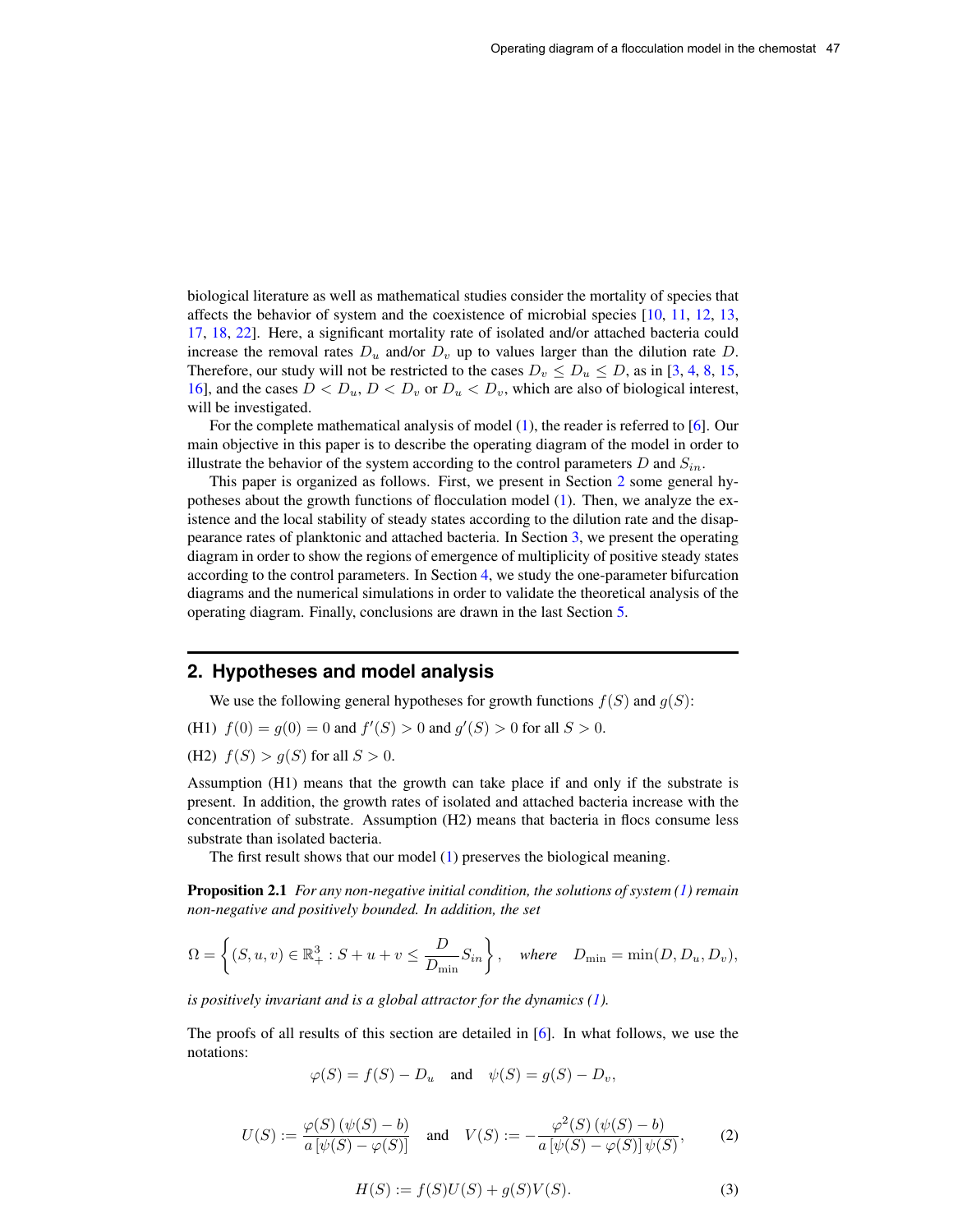From (H1), when equations  $f(S) = D_u$ ,  $g(S) = D_v$  and  $\psi(S) = b$  have solutions, they are unique and we define the usual *break-even concentrations*

$$
\lambda_u = f^{-1}(D_u), \quad \lambda_v = g^{-1}(D_v) \quad \text{and} \quad \lambda_b = \psi^{-1}(b).
$$

From (H2), if in addition  $D_v \ge D_u$ , then  $\lambda_v > \lambda_u$ . When equations  $f(S) = D_u$  or  $g(S) = D_v$  or  $\psi(S) = b$  have no solution, we put  $\lambda_u = \infty$  or  $\lambda_v = \infty$  or  $\lambda_b = \infty$ .

#### **2.1. Existence of steady states**

<span id="page-3-0"></span>In order to study the existence of steady states of model  $(1)$ , we define the interval I by:

$$
I = \begin{cases} |\lambda_u, \lambda_v[ & \text{if } \lambda_u < \lambda_v\\ |\lambda_v, \min(\lambda_u, \lambda_b)[ & \text{if } \lambda_u > \lambda_v. \end{cases}
$$
 (4)

We can state the following result:

Lemme 2.1 *Under the assumptions (H1-H2), system [\(1\)](#page-1-0) has two types of steady states:*

*1) the washout*  $E_0 = (S_{in}, 0, 0)$ *, that always exists,* 

2) a positive steady state,  $E_1 = (S^*, u^*, v^*)$  with  $S^*$  solution of equation

$$
D(S_{in} - S^*) = H(S^*)
$$

*where H* is given by [\(3\)](#page-2-1),  $u^* = U(S^*)$  and  $v^* = V(S^*)$ , where U and V are given by [\(2\)](#page-2-2). *This coexistence steady state exists if and only if*  $S^* \in I$  *where I is defined by* [\(4\)](#page-3-0)*.* 

The next proposition presents the number of positive steady states of [\(1\)](#page-1-0).

#### Proposition 2.2

 $P -$  *When*  $D_u \leq D_v$ , then the positive steady state  $E_1 = (S^*, u^*, v^*)$  exists if and only *if*  $S_{in} > \lambda_u$ . *If it exists, it is unique.* 

 $-$  When  $D_u$   $>$   $D_v$ , then there exists at least one positive steady state in the case  $\lambda_u$  < min $(\lambda_v, S_{in})$  or  $\lambda_v$  < min $(\lambda_u, \lambda_b)$  <  $S_{in}$ . Generically, the system can have *an odd number of positive steady states. When*  $S_{in} < min(\lambda_u, \lambda_b)$  *and*  $\lambda_v < \lambda_u$ *, then generically the system has no positive steady state or an even number of positive steady states.*

#### **2.2. Stability of steady states**

In this section, we study the local asymptotic stability of each steady state of system [\(1\)](#page-1-0). Let J be the Jacobian matrix of (1) at  $(S, u, v)$ , that is given by

$$
J = \begin{bmatrix} -D - f'(S)u - g'(S)v & -f(S) & -g(S) \\ f'(S)u & \varphi(S) - a(2u + v) & -au + b \\ g'(S)v & a(2u + v) & \psi(S) + au - b \end{bmatrix}.
$$

The stability of the washout steady state is given as follows:

**Proposition 2.3**  $E_0$  *is Locally Exponentially Stable (LES) if and only if*  $S_{in} < \lambda_u$  *and*  $S_{in} < \lambda_b$ .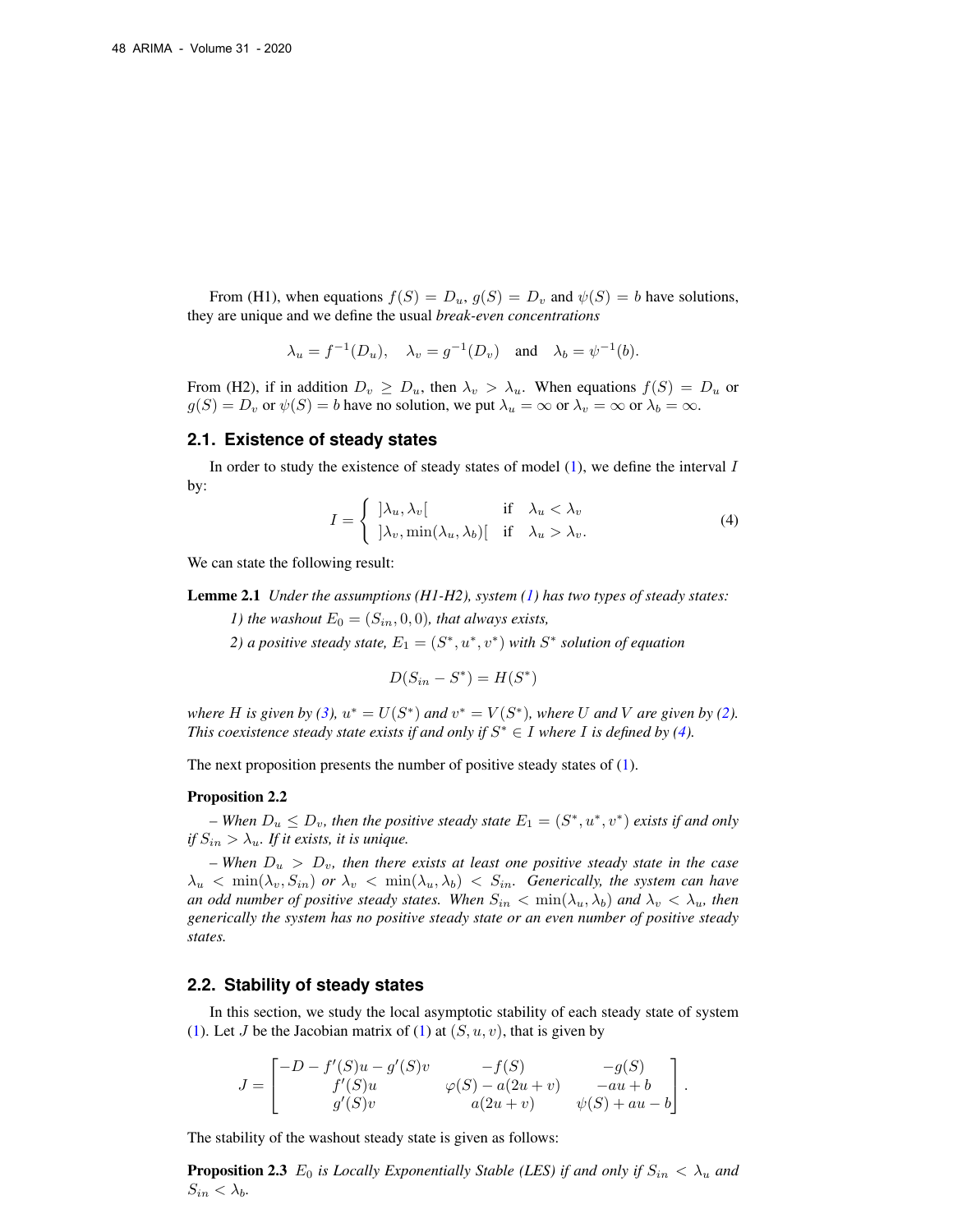To analyze the stability of positive steady states, let  $J_1$  be the Jacobian matrix at  $E_1 =$  $(S^*, u^*, v^*)$  defined by

$$
J_1 = \begin{bmatrix} -m_{11} & -m_{12} & -m_{13} \\ m_{21} & -m_{22} & a_{23} \\ m_{31} & m_{32} & -m_{33} \end{bmatrix}
$$

where

$$
\begin{cases}\nm_{11} = D + f'(S^*)u^* + g'(S^*)v^*, & m_{12} = f(S^*), & m_{13} = g(S^*), \\
m_{21} = f'(S^*)u^*, & m_{22} = a(2u^* + v^*) - \varphi(S^*), & a_{23} = b - au^*, \\
m_{31} = g'(S^*)v^*, & m_{32} = a(2u^* + v^*) & \text{and} & m_{33} = b - au^* - \psi(S^*).\n\end{cases}
$$

The characteristic polynomial is given by

$$
P(\lambda) = \lambda^3 + c_1 \lambda^2 + c_2 \lambda + c_3,
$$

<span id="page-4-0"></span>
$$
c_1 = m_{11} + m_{22} + m_{33},
$$

$$
c_2 = m_{12}m_{21} + m_{13}m_{31} - m_{32}a_{23} + m_{11}m_{22} + m_{11}m_{33} + m_{22}m_{33},
$$

 $c_3 = m_{11}(m_{22}m_{33} - m_{32}a_{23}) + m_{21}(m_{12}m_{33} + m_{32}m_{13}) + m_{31}(m_{12}a_{23} + m_{13}m_{22}).$ 

According to Routh–Hurwitz criterion,  $E_1$  is LES if and only if

<span id="page-4-3"></span><span id="page-4-2"></span>
$$
c_1 > 0, \quad c_3 > 0 \quad \text{and} \quad c_4 = c_1 c_2 - c_3 > 0. \tag{5}
$$

We have the following results:

**Lemme 2.2** All  $m_{ij}$  are positive for all  $i, j = 1, ..., 3$  with  $(i, j) \neq (2, 3)$  and we have  $c_1 > 0.$ 

The next lemma shows that the sign of  $c_3$  is given by the position of the curve of the function  $H(\cdot)$  with respect to the line  $\delta$  of equation  $y = D(S_{in} - S)$  (see Fig. [3\(](#page-9-0)b)). More precisely, we give the link between the determinant of the Jacobian matrix  $J_1$  at  $E_1 = (S^*, u^*, v^*)$  and  $D + H'(S^*)$ .

## **Lemme 2.3** *One has*  $c_3 = -\det(J_1) = -\varphi(S^*)(\psi(S^*) - b)(D + H'(S^*))$ .

Since the condition  $c_4 > 0$  of the Routh–Hurwitz criterion [\(5\)](#page-4-0) could be unfulfilled, we will study the behavior of flocculation model [\(1\)](#page-1-0) according to the dilution rate and the disappearance rates of planktonic and attached bacteria. In fact, there exist four cases that must be distinguished:

<span id="page-4-1"></span>Case 1: 
$$
D_u \le D_v \le D
$$
,  
Case 3:  $D_v < D_u$  and  $D < D_u$ ,  
Case 4:  $D_u \le D_v$  and  $D < D_v$ . (6)

To determine the local stability of the positive steady state in the first and second cases of  $(6)$ , we will have need of the following.

**Lemme 2.4** *In the cases 1 and 2 (* $D_u \leq D$  *and*  $D_v \leq D$ ), we have  $c_4 > 0$ .

It was shown in [\[8\]](#page-12-1), see also [\[15,](#page-12-6) [16\]](#page-12-7) that if  $D_u = D_v = D$ , then  $E_1$  exists and is unique and LES if and only if  $S_{in} > \lambda_u$ . Actually, this result holds in case 1.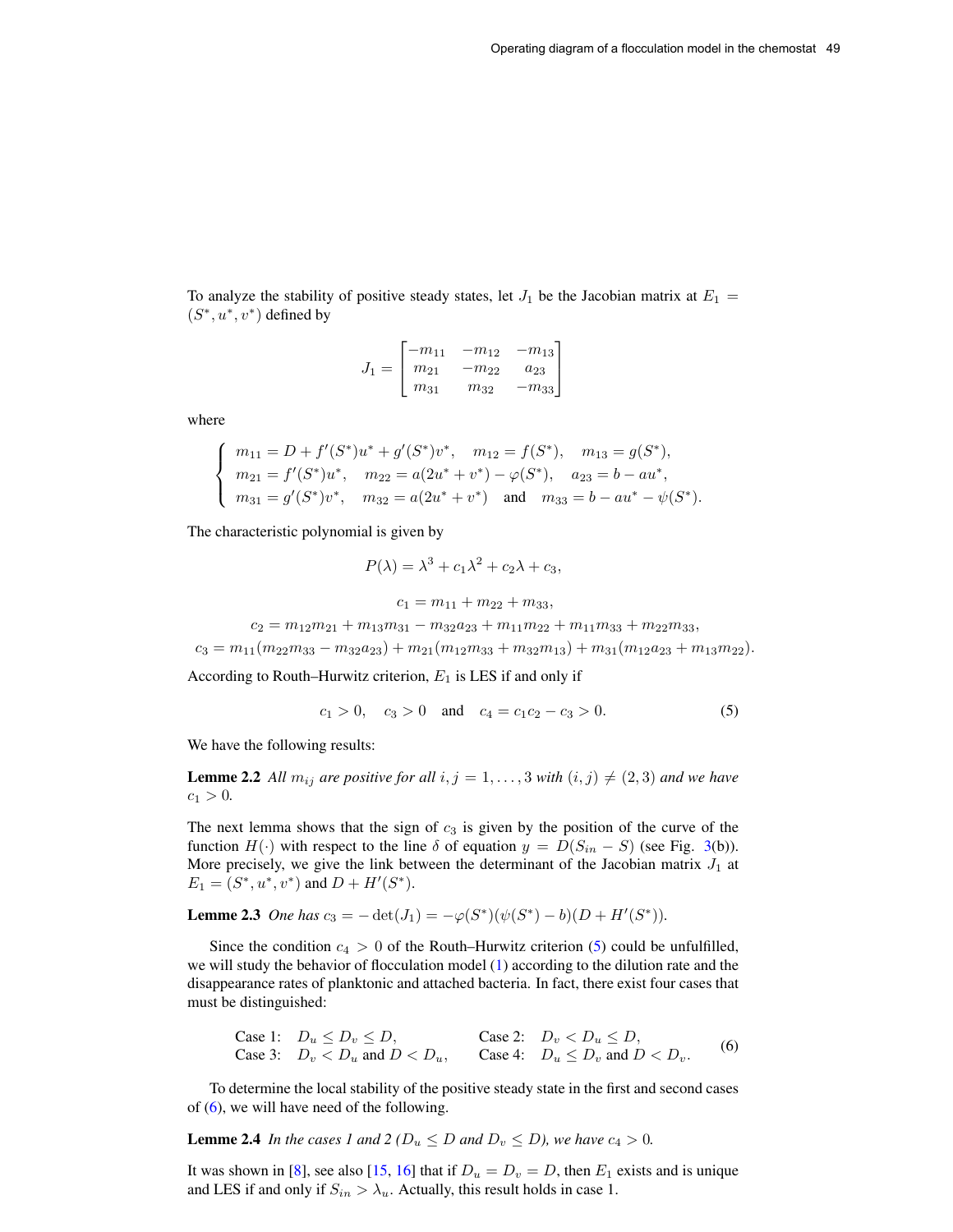**Proposition 2.4** In the case  $I(D_u \leq D_v \leq D)$ , the positive steady state  $E_1 = (S^*, u^*, v^*)$ *exists if and only if*  $S_{in} > \lambda_u$ *. If it exists, it is unique and LES.* 

The case 2 was solved in [\[3\]](#page-12-5) where it was shown that the stability depends only on the relative position of the curve of function  $y = H(S)$  and the straight line  $\delta$  of equation  $y = D(S_{in} - S)$  that is to say, on the sign of  $D + H'(S^*)$ . More precisely, we have:

**Proposition 2.5** Let  $E_1 = (S^*, u^*, v^*)$  be a positive steady state. Assume that case 2 *holds.*

\n- $$
I)
$$
 If  $\lambda_u < \lambda_v$ :  $E_1$  is LES if  $H'(S^*) > -D$  and is unstable if  $H'(S^*) < -D$ .
\n- $2)$  If  $\lambda_u > \lambda_v$ :  $E_1$  is LES if  $H'(S^*) < -D$  and is unstable if  $H'(S^*) > -D$ .
\n

In the case 3 of [\(6\)](#page-4-1), when  $D \, < \, D_v \, \leq \, D_u$  or  $D_v \, < \, D \, \leq \, D_u$ ,  $c_4$  can change sign by varying the control parameter  $S_{in}$  such that the positive steady state  $E_1$  could change its behavior without any collision with another steady state [\[6\]](#page-12-18). In fact, numerical simulations show the emergence of stable limit cycles by Hopf bifurcations.

In case 4 of [\(6\)](#page-4-1), we always have  $\lambda_u < \lambda_v$  and  $H'(S) > 0$ . Therefore, from Lemma [2.3,](#page-4-2) it is deduced that in case 4 of [\(6\)](#page-4-1) we always have  $c_3 > 0$ . We were not able to find a set of parameters for which  $c_4 < 0$ , as in the case 3 of [\(6\)](#page-4-1) and we conjecture that in this case the positive steady state  $E_1$  which is unique as soon as it exists, is also LES as soon as it exists.

#### <span id="page-5-0"></span>**3. Operating diagrams**

The operating diagrams show how the system behaves when we vary the two control parameters  $S_{in}$  and D in [\(1\)](#page-1-0). All other parameters in (1) are fixed, such as growth functions and specific attachment and detachment velocities. In fact, they depend on the nature of the organisms and the substrate introduced into the chemostat. Note that the operating diagrams of flocculation model [\(1\)](#page-1-0) have not been studied in the existing literature in the generic case where the disappearance rates are distinct.

To determine the various regions in the operating diagrams, we need to define some auxiliary functions that are listed in Table [1.](#page-6-0) The domain of definition of the functions  $\lambda_u$ ,  $\lambda_v$  and  $\lambda_b$  can easily be established. These functions are increasing in D because the functions f and g are increasing in S. However, to define the function  $D \mapsto \lambda_{\text{ss}}(D)$  in Table [1](#page-6-0) whose curve in the operating diagram corresponds to the saddle-node bifurcation with the appearance of two positive steady states, we consider the case

<span id="page-5-1"></span>
$$
\begin{cases}\n\lambda_v(D) < \lambda_u(D) \quad \text{for all } D \in [0, \overline{D}_u[ \text{ and } \lambda_u(D) < \lambda_b(D) \quad \text{for all } D \in [0, \overline{D}_b[ \ . \n\end{cases} \tag{7}
$$

Let  $\Gamma_i$ ,  $i = u, v, b$ , sn, be the respective curves of equations  $S_{in} = \lambda_i(D)$ . For the specific growth rates  $(8)$  and the parameter values in Table [4,](#page-11-0) the conditions  $(7)$  are satisfied, see Fig. [1\(](#page-8-1)a).

In this case [\(7\)](#page-5-1), the functions  $D \mapsto \lambda_i(D)$ ,  $i = u, v, b$ , tend to infinity as D tends to  $\overline{D}_i$  defined in Table [1](#page-6-0) with  $\overline{D}_b < \overline{D}_u < \overline{D}_v$ . From Lemma 2.5 in [\[6\]](#page-12-18), the function  $S \mapsto H(S)$  is defined and decreasing on  $[\lambda_v(D), \lambda_u(D)]$  for  $0 \leq D < \overline{D}_u$ . In addition, this function H vanishes at  $\lambda_u(D)$  and tends to infinity as S tends to  $\lambda_v(D)$  (see Fig. [3\(](#page-9-0)b)). If  $\overline{D}_u \leq D < \overline{D}_v$ , then the function H is defined, decreasing on  $|\lambda_v(D), +\infty|$  and tends to a positive constant as S tends to  $+\infty$ . If  $D \geq \overline{D}_v$ , then the function H no longer defined since  $\lambda_v(D) = +\infty$ .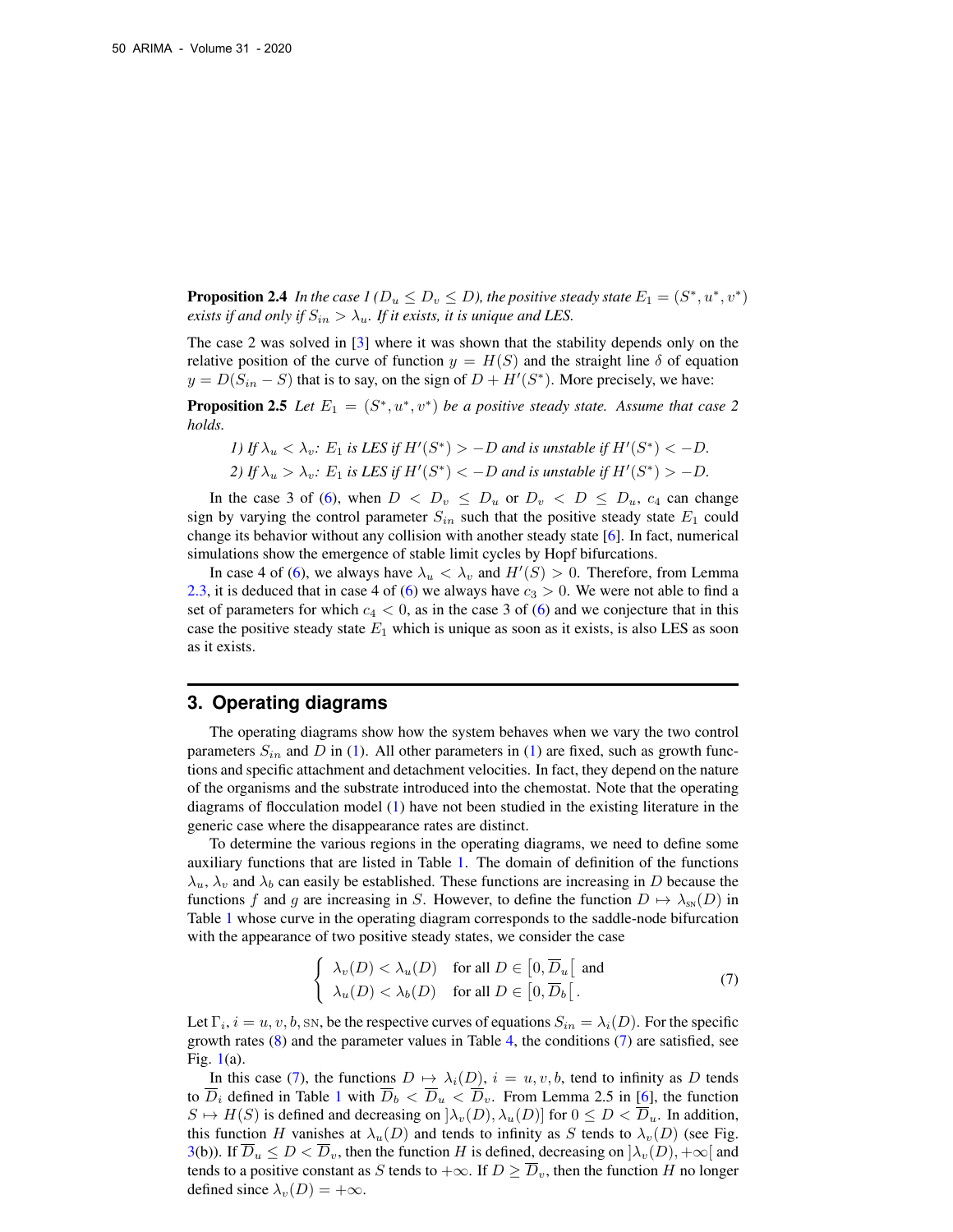For simplicity, we assume that  $H$  is convex as this property is satisfied with the specific growth rates  $(8)$ . The general case where the function  $H$  is not convex can be treated similarly, without added difficulty. In this particular case, the equation  $H'(S) = -D$  has a unique solution  $D \mapsto S_{\text{SN}}(D)$  which is defined and decreasing for  $D > -H'(\lambda_u(D))$  and  $D < \overline{D}_v$  (see Table [1\)](#page-6-0). Note that if  $\overline{D}_u \leq D < \overline{D}_v$ , then  $H'(\lambda_u(D)) = H'(+\infty) = 0$ . Thus, the function  $D \mapsto D + H'(\lambda_u(D))$  is increasing from  $H'(f^{-1}(m_u)) < 0$  for  $D = 0$  to  $\overline{D}_u > 0$  for  $D = \overline{D}_u$ . Therefore, there exists a unique solution  $\overline{D} \in ]0, \overline{D}_u[$  of equation  $D + H'(\lambda_u(D)) = 0$ . In addition,  $D > -H'(\lambda_u(D))$  if and only if  $D > \overline{D}$ . Finally, we may conclude that the functions  $D \mapsto S_{\text{SN}}(D)$  and  $D \mapsto \lambda_{\text{SN}}(D)$  are defined for  $D < D < D_v$ .

<span id="page-6-0"></span>Table 1 – Notations, auxiliary functions and their domains of definition.

| <b>Notations</b>      | Auxiliary functions and domains of definition                                  |  |  |  |
|-----------------------|--------------------------------------------------------------------------------|--|--|--|
|                       | $\lambda_u(D) = f^{-1}(\alpha D + m_u).$                                       |  |  |  |
| $\lambda_u(D)$        | It is defined for $0 \le D < \overline{D}_u := (f(+\infty) - m_u)/\alpha$ .    |  |  |  |
|                       | $\lambda_v(D) = g^{-1}(\beta D + m_v).$                                        |  |  |  |
| $\lambda_v(D)$        | It is defined for $0 \le D < \overline{D}_v := (g(+\infty) - m_v)/\beta$ .     |  |  |  |
| $\lambda_b(D)$        | $\lambda_b(D) = g^{-1}(\beta D + m_v + b).$                                    |  |  |  |
|                       | It is defined for $0 \le D < \overline{D}_b := (g(+\infty) - m_v - b)/\beta$ . |  |  |  |
|                       | $S = Ssn(D)$ is the unique solution of equation $H'(S) = -D$ .                 |  |  |  |
| $S = S_{\rm SN}(D)$   | It is defined for $\overline{D} \leq D < \overline{D}_v$ .                     |  |  |  |
|                       | $\lambda_{\rm SN}(D) = H(S_{\rm SN}(D))/D + S_{\rm SN}(D).$                    |  |  |  |
| $\lambda_{\rm SN}(D)$ | It is defined for $\overline{D} \leq D \leq \overline{D}_v$ .                  |  |  |  |

In order to illustrate the operating diagram, we considered the parameter values pro-vided in Table [4](#page-11-0) with the growth rates  $f$  and  $g$  of Monod-type:

<span id="page-6-1"></span>
$$
f(S) = \frac{m_1 S}{k_1 + S} \quad \text{and} \quad g(S) = \frac{m_2 S}{k_2 + S},\tag{8}
$$

where  $m_i$  denotes the maximum growth rate and  $k_i$  the Michaelis-Menten constant,  $i =$ 1, 2. For these specific growth rates [\(8\)](#page-6-1), the various functions defined in Table [1](#page-6-0) are listed in Table [5,](#page-11-1) except the functions  $S_{\text{SN}}$  and  $\lambda_{\text{SN}}$  whose expressions are quite complex.

For the set of parameters mentioned in Table [4,](#page-11-0) the numerical simulations show that the condition  $c_4 > 0$  of the Routh–Hurwitz criterion is satisfied in the case [\(7\)](#page-5-1). However, this condition may not be satisfied for another set of parameters where the positive steady state can change behavior by a Hopf bifurcation with the emergence of a stable limit cycle. In this case, the analysis of the operating diagram is the subject of on-going investigations.

From Lemma [2.3,](#page-4-2) the positive steady state  $E_1 = (S^*, u^*, v^*)$  satisfies  $c_3(S^*) > 0$ since  $\varphi(S^*)$  < 0,  $\psi(S^*)$  < b and  $H'(S^*)$  < -D in this case [\(7\)](#page-5-1). By Lemma [2.2,](#page-4-3) we conclude that all the conditions of the Routh-Hurwitz criterion are satisfied, that is,  $E_1$  is LES as long as it exists.

However, the positive steady state  $E_2 = (S^{**}, u^{**}, v^{**})$  defined by  $H'(S^{**}) > -D$  is unstable as long as it exists since  $c_3(S^{**}) < 0$  $c_3(S^{**}) < 0$  $c_3(S^{**}) < 0$  (see Fig. 3(b)). To establish the operating diagram, we summarize the existence and local stability of all steady states in Table [2.](#page-7-0)

From Table [2](#page-7-0) and the previous results, we see that the conditions of existence and stability of all steady states depend only on the functions  $\lambda_{\rm SN}$  and  $\lambda_u$  while  $\lambda_v$  and  $\lambda_b$  play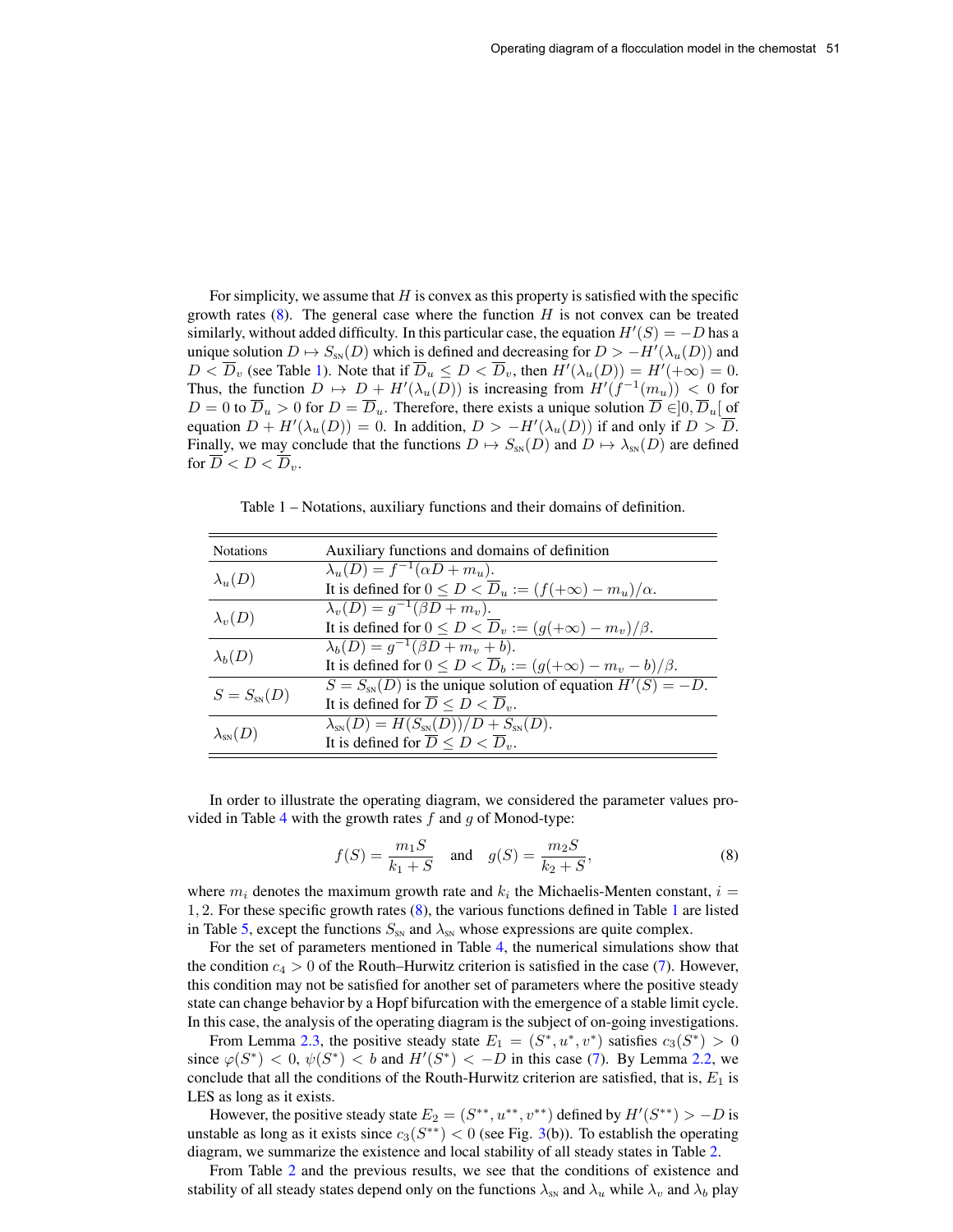<span id="page-7-0"></span>

| Steady state | Existence                                     | Local stability         |
|--------------|-----------------------------------------------|-------------------------|
| $E_0$        | always exists                                 | $S_{in} < \lambda_u(D)$ |
| $E_1$        | $\lambda_{\rm SN}(D) < S_{in}$                | always stable           |
| $E_2$        | $\lambda_{\rm SN}(D) < S_{in} < \lambda_u(D)$ | always unstable         |

Table 2 – Conditions of existence and stability of steady states in the case [\(7\)](#page-5-1).

no role in the operating diagram. On the other hand,  $\Gamma_u$  and  $\Gamma_{\rm SN}$  separate the operative plan  $(D, S_{in})$  at most in three regions, denoted  $\mathcal{I}_0$ ,  $\mathcal{I}_1$  and  $\mathcal{I}_2$  (see Fig. [1\(](#page-8-1)b)). Thus, we can state the next result.

**Proposition 3.1** *The existence and local stability of steady states*  $E_0$ ,  $E_1$  *and*  $E_2$  *in the regions*  $\mathcal{I}_0$ ,  $\mathcal{I}_1$  *and*  $\mathcal{I}_2$  *of the operating diagram shown in Fig. [1\(](#page-8-1)b) are given in Table [3.](#page-7-1)* 

<span id="page-7-1"></span>Table 3 – Existence and local stability of steady states according to the regions in the operating diagram of Fig. [1\(](#page-8-1)b). The letter S (resp. U) means stable (resp. unstable). Absence of letter means that the corresponding steady state does not exist.

| Condition                                     | Region                               | Color | $E_0$ | $E_1$ | F.o |
|-----------------------------------------------|--------------------------------------|-------|-------|-------|-----|
| $S_{in} < \lambda_{\rm SN}(D)$                | $(D, S_{in}) \in \mathcal{I}_0$ cyan |       |       |       |     |
| $\lambda_{\rm SN}(D) < S_{in} < \lambda_u(D)$ | $(D, S_{in}) \in \mathcal{I}_1$      | green |       |       |     |
| $\lambda_u(D) < S_{in}$                       | $(D, S_{in}) \in \mathcal{I}_2$      | red   |       |       |     |

The transition from the region  $\mathcal{I}_0$  to the region  $\mathcal{I}_1$  by the curve  $\Gamma_{\text{SN}}$  (in green) corresponds to a saddle-node bifurcation with the appearance of two positive steady states  $E_1$  which is LES and  $E_2$  which is unstable. The transition from the region  $\mathcal{I}_1$  to the region  $\mathcal{I}_2$  by the curve  $\Gamma_u$  (in red) corresponds to a transcritical bifurcation when the unstable steady state  $E_2$  disappears and  $E_0$  becomes unstable.

Fig. [2](#page-8-2) shows the reduction of the bi-stability region (in green)  $\mathcal{I}_1$  and the coexistence region (in red)  $\mathcal{I}_2$  by increasing the value of the mortality parameter of the isolated bacteria while the washout region (in cyan)  $\mathcal{I}_0$  increases. These operating diagrams show that the coexistence and the maintenance of the least competitive species depend on the biological parameters of natural mortality where there can be wash out of bacteria and destabilization of the microbial ecosystem. Hence, the importance of considering these parameters in mathematical models where the behavior of the system is very sensitive to the effect of the natural death of bacteria. Moreover, the control parameter values should be chosen in the region  $\mathcal{I}_2$  in order to protect the coexistence of two microbial species in this process. However, an appropriate initial condition should be chosen to achieve a good operation of the process when the operating parameters are in the region  $\mathcal{I}_1$ .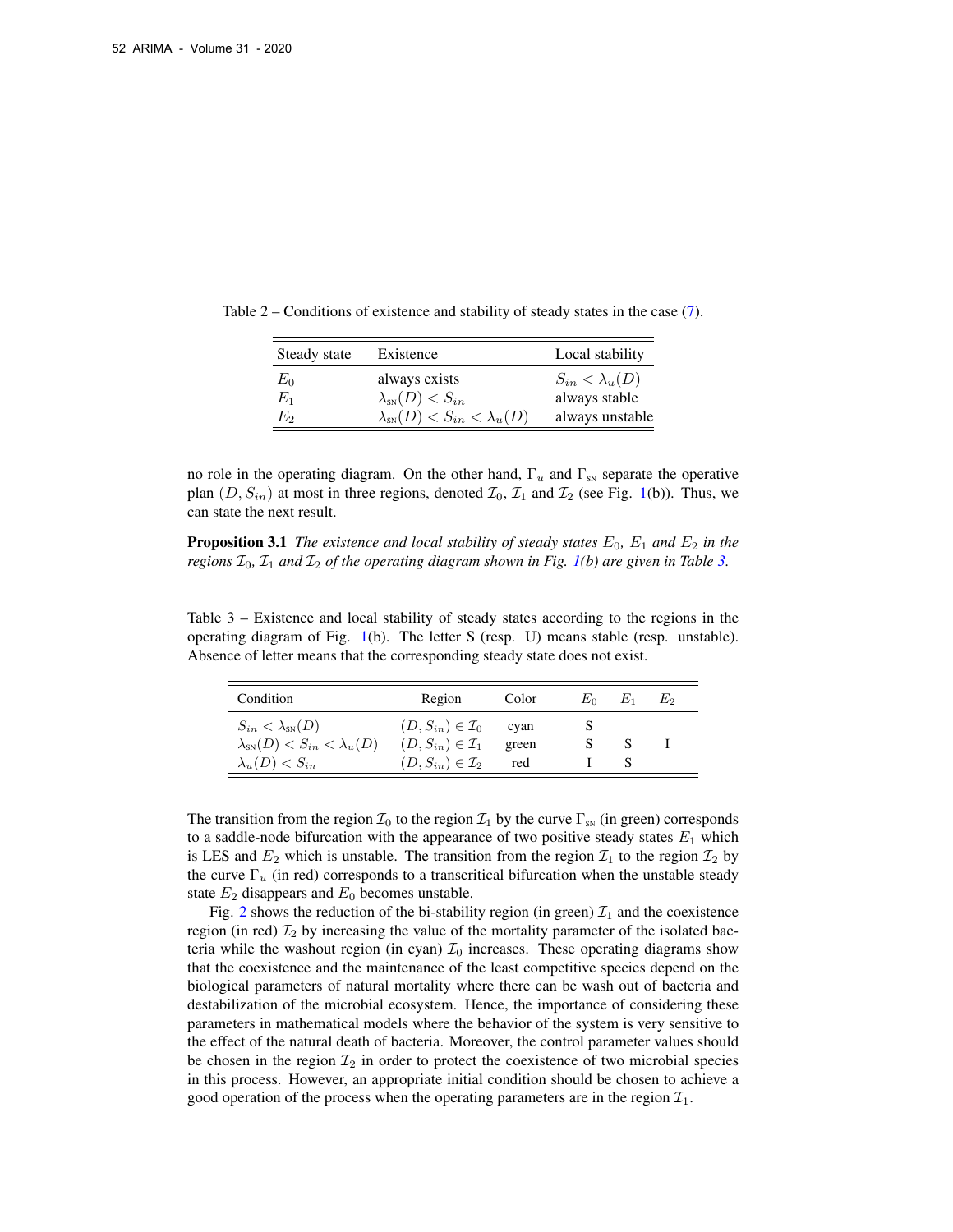

<span id="page-8-1"></span>Figure 1 – Case [\(7\)](#page-5-1): (a) the three curves  $\Gamma_v$ ,  $\Gamma_u$  and  $\Gamma_b$  do not intersect and the curves  $\Gamma_u$ and  $\Gamma_{\text{SN}}$  intersect in  $(\overline{D}, \overline{S}_{in}) = (0.46, 1.239)$ . (b) The corresponding operating diagram of [\(1\)](#page-1-0).



<span id="page-8-2"></span>Figure 2 – Effect of mortality on the operating diagram: (a)  $m_u = 0.7$  (b)  $m_u = 50$ .

# <span id="page-8-0"></span>**4. The one-parameter bifurcation diagrams and numerical simulations**

Our aim in this section is to study the behavior of system  $(1)$  when only the parameter  $S_{in}$  is varying and all other parameters are fixed. In what follows, we choose  $D = 2$  and the other parameter values are provided in Table [4.](#page-11-0) First, we represent in Fig. [3\(](#page-9-0)b) the existence and stability of the steady states when  $(D, S_{in}) = (2, 6)$  which corresponds to the diamond point in the bi-stability region  $\mathcal{I}_1$  of the operating diagram in Fig. [3\(](#page-9-0)a). In this case, the positive steady states

<span id="page-8-3"></span>
$$
E_1 \simeq (3.5, 0.583, 1.699) \quad \text{and} \quad E_2 \simeq (5.621, 0.198, 0.117) \tag{9}
$$

are given by the intersection of the line  $\delta$  of equation  $y = D(S_{in} - S)$  and the curve of the function  $H$ . In all figures, we have chosen the red color for LES steady states and blue color for unstable steady states. For  $D = 2$ , we have

$$
\lambda_v(2) \simeq 2.591 < \lambda_u(2) \simeq 8.437 < \lambda_b(2) = 43.5.
$$

Fig. [3\(](#page-9-0)b) shows that  $c_4(S^*) > 0$  for all  $S^* \in ]\lambda_v(2), \lambda_u(2)$ . Note that the curve of the function H is tangent to the line  $\delta$  of equation  $y = D(S_{in}^{ss} - S)$  when  $S = S_{ss}(2) \simeq 4.338$ such that

$$
S_{in}^{ss} = \lambda_{ss}(2) = \frac{1}{2}H(S_{ss}(2)) + S_{ss}(2) \simeq 5.426.
$$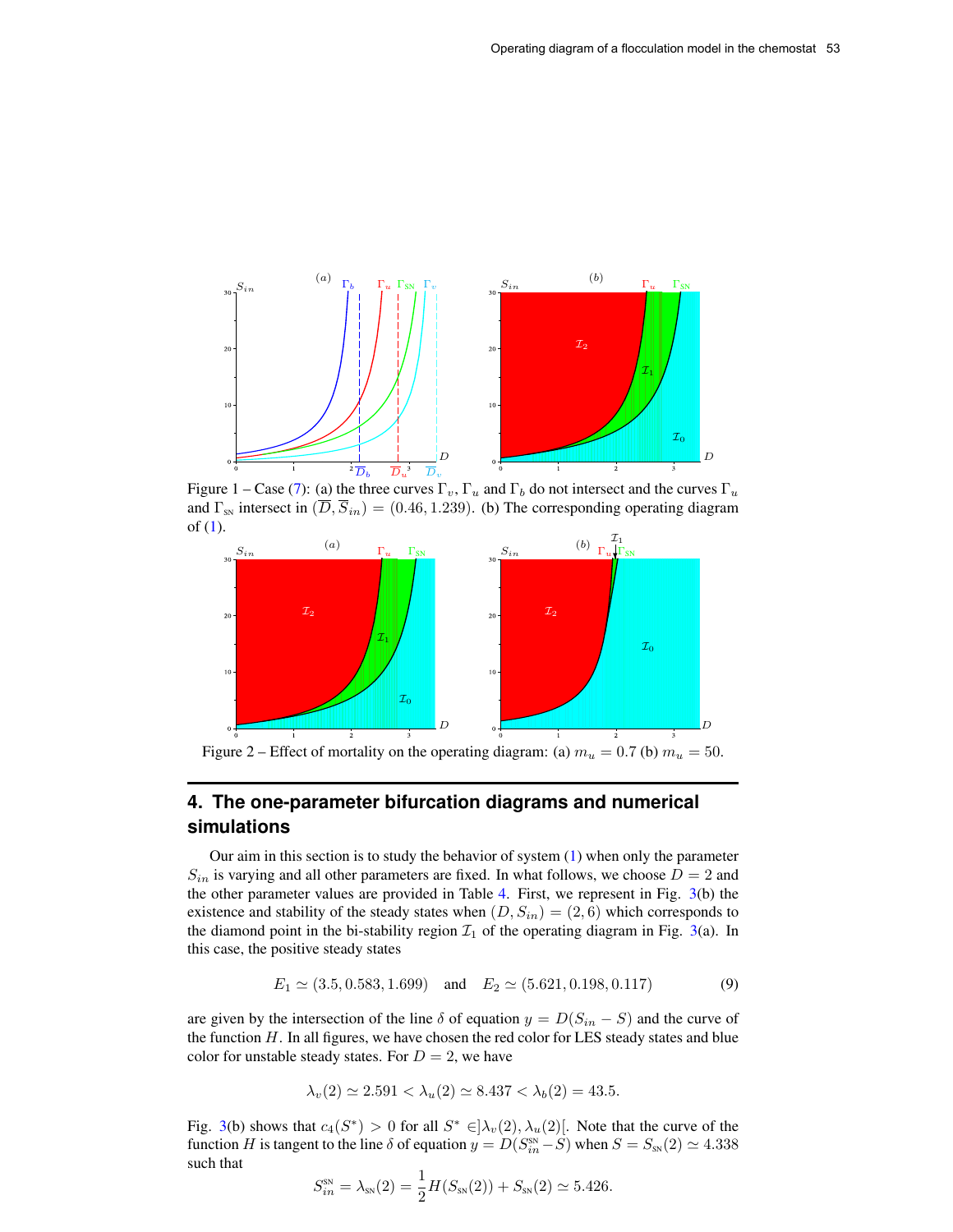

<span id="page-9-0"></span>Figure  $3 - (a)$  The operating diagram of  $(1)$  when case  $(7)$  holds. (b) The existence and stability of steady states corresponding to the diamond point  $(D, S_{in}) = (2, 6) \in \mathcal{I}_1$ .

Fig. [4\(](#page-9-1)a) shows the coexistence between the two species for an initial condition  $S(0) = S^{**} + \varepsilon$ ,  $u(0) = u^{**} + \varepsilon$ ,  $v(0) = u^{**} + \varepsilon$ , where  $\varepsilon = 10^{-3}$  and the components of  $E_2$  are given in [\(9\)](#page-8-3). The solution of model [\(1\)](#page-1-0) converges toward the coexistence steady state  $E_1$  which is LES. Fig. [4\(](#page-9-1)b) shows the extinction of two species for an initial condition  $S(0) = S^{**} - \varepsilon$ ,  $u(0) = u^{**} - \varepsilon$ ,  $v(0) = u^{**} - \varepsilon$  and the convergence toward the washout steady state  $E_0 = (6, 0, 0)$  which is LES.



<span id="page-9-1"></span>Figure 4 – The system exhibits a bi-stability: according to the initial condition, there is either (a) coexistence of the two species (convergence toward  $E_1$ ) or (b) washout of the two species (convergence toward  $E_0$ ).

Fig. [5](#page-10-1) illustrates the trajectories over time in three-dimensional space  $(S, u, v)$  for several positive initial conditions. For  $(D, S_{in}) = (2, 6) \in \mathcal{I}_1$ , Fig. [5\(](#page-10-1)a) shows the bistability with two basins of attraction, one toward the washout steady state  $E_0$  and the other toward the coexistence steady state  $E_1$  which are stable nodes. These two basins are separated by the stable manifold of saddle point  $E_2$ . For  $(D, S_{in}) = (2, 9) \in \mathcal{I}_2$ , the numerical simulations can show the global convergence toward the positive steady state  $E_1 = (3.07, 0.77, 5.15)$  from any positive initial condition (see Fig. [5\(](#page-10-1)b)).

Finally, we study the one-parameter bifurcation diagram for system [\(1\)](#page-1-0) as the control parameter  $S_{in}$  varies while D is fixed ( $D = 2$ ). Fig. [6](#page-10-2) shows a saddle-node bifurcation between  $E_1$  and  $E_2$  at the cyan circle point for  $S_{in} = S_{in}^{\text{SN}} \approx 5.426$ . Then, the washout steady state  $E_0$  loses its stability by a transcritical bifurcation with  $E_2$  at the green diamond point for  $S_{in} = \lambda_u \approx 8.437$ .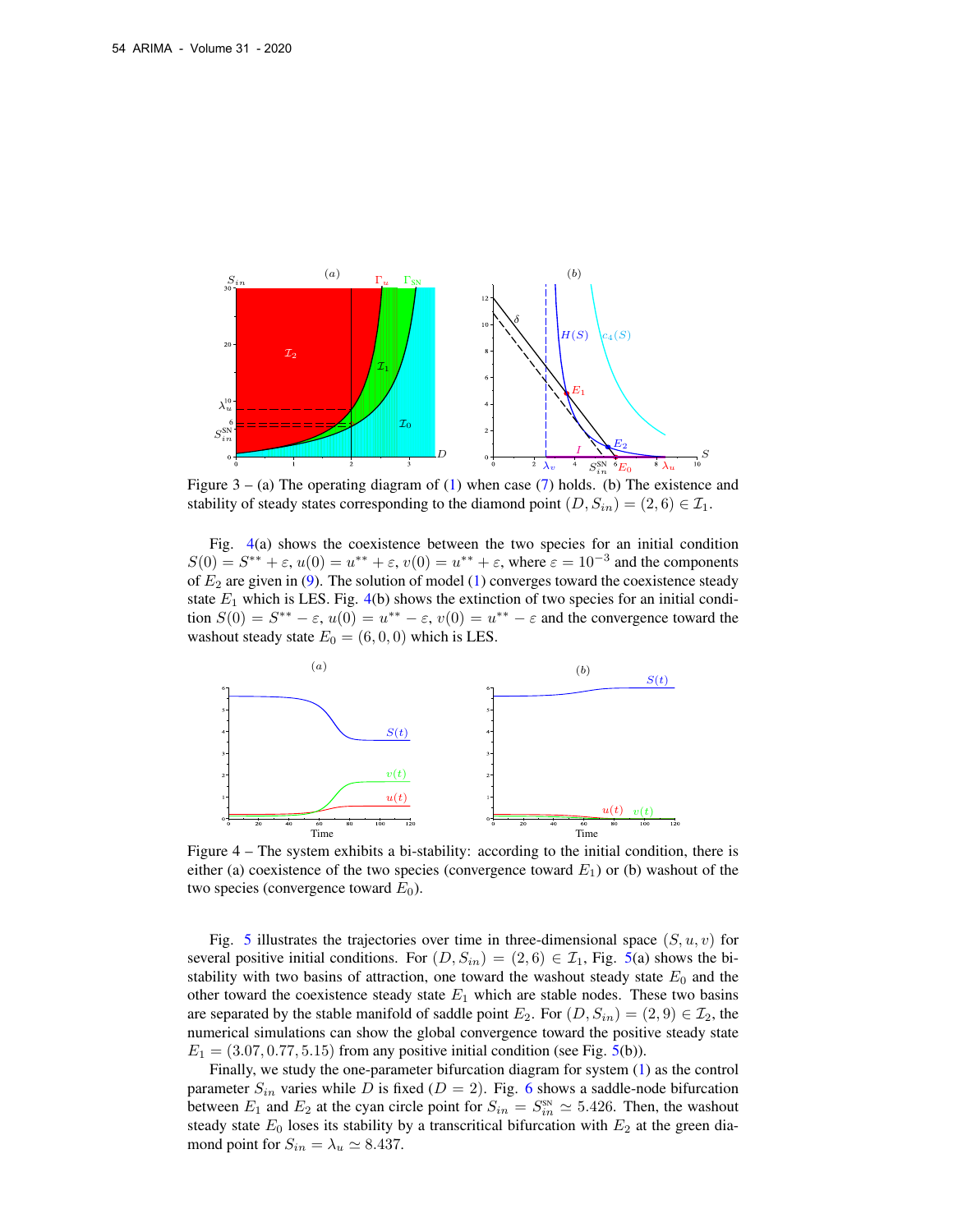

<span id="page-10-1"></span>Figure 5 – The trajectories of system [\(1\)](#page-1-0) in three-dimensional space  $(S, u, v)$  (a) the bistability of  $E_0$  and  $E_1$  when  $(D, S_{in}) = (2, 6) \in \mathcal{I}_1$ . (b) Global convergence to  $E_1$  when  $(D, S_{in}) = (2, 9) \in \mathcal{I}_2.$ 



<span id="page-10-2"></span>Figure 6 – One-parameter bifurcation diagrams for fixed  $D = 2$  showing the effect on the components S, u and v of all steady states as  $S_{in}$  varies. Blue dashed curves corresponds to unstable steady states and red solid curves to the stable steady states. The green solid diamonds represent the transcritical bifurcations of  $E_0$  and  $E_2$  while the cyan solid circles represent the saddle-node bifurcations of  $E_1$  and  $E_2$ .

## <span id="page-10-0"></span>**5. Conclusion**

In this work, we have analyzed mathematically and through numerical simulations a model of the chemostat where one species is present in two forms, isolated and attached with the presence of a single resource. The new feature was that maintenance terms are added to removal rates in order to give a complete analysis of the flocculation model [\(1\)](#page-1-0). The mathematical analysis and numerical simulations show that the model reveals a very rich set of possible behaviors: multiplicity of coexistence steady states, bi-stability and occurrence of stable limit cycles due to Hopf bifurcations.

The operating diagram shows the occurrence of the bi-stability region with multiplicity of coexistence steady states that can bifurcate through saddle-node bifurcations or transcritical bifurcations. However, the bi-stability could occur in the classic chemostat model [\[20\]](#page-12-19) only when the growth rate is non-monotonic. Furthermore, the operating diagrams show the effect of mortality of the planktonic bacteria on the reduction of the bi-stability and the coexistence regions by promoting the washout of the species and the destabilization of the microbial ecosystem. The one-parameter bifurcation diagram shows the effect of the control parameter  $S_{in}$  on the behavior of the system.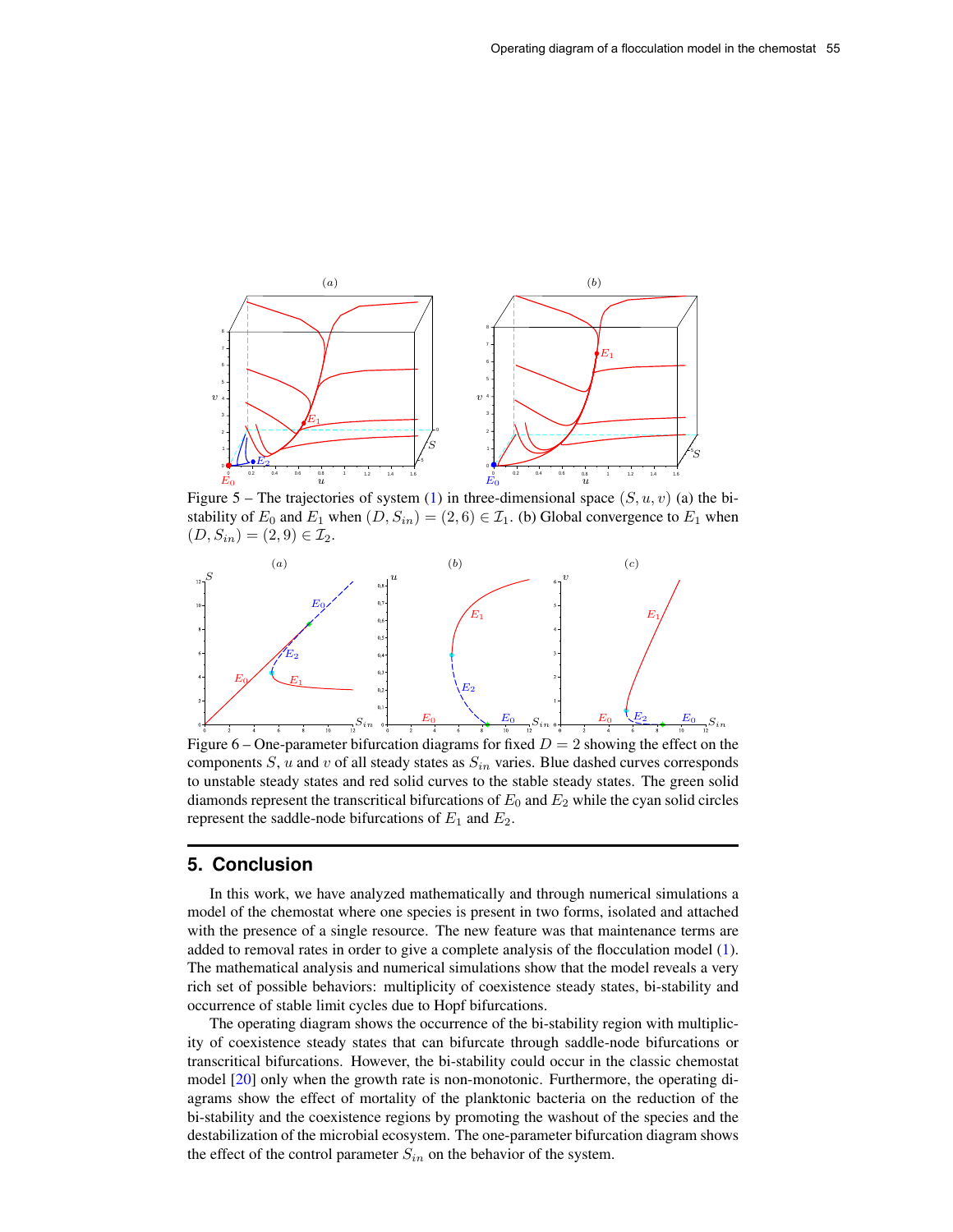Our work highlights the common effects of the flocculation phenomenon and mortality to explain the coexistence around a stable positive steady state or a stable limit cycle. In fact, the aggregation of isolated bacteria plays the role of an "ecological niche" that protects microorganisms and allows to avoid the attraction basin of the washout steady state and therefore prevents the species extinction. Thus, the flocculation and mortality are antagonist phenomena: flocculation protects the bacteria while decay tends to wash out them. These two mechanisms can compensate at bistability or create periodic solutions since the trajectories of the system are bounded. This theoretical message explains and reinforces the experimental observations about the positive effect of the flocculation on the coexistence of species and the negative effect of mortality on the destabilization of the system.

Acknowledgments. The first author thanks the LAMSIN (LR-99-ES20), ENIT, University of Tunis El Manar and the French national research institute INRIA for their financial support to participate to CARI 2018 at Stellenbosch University in South Africa, where part of this work was presented. The authors thank the Euro-Mediterranean research network TREASURE (<http://www.inra.fr/treasure>).

## **A. Parameters used in numerical simulations**

<span id="page-11-0"></span>Table 4 – Parameter values used for [\(1\)](#page-1-0) when the growth rates f and g are given by  $(8)$ .

| Parameter           | m <sub>1</sub> | $k_1$ | m <sub>2</sub> | $k_2$ | $\boldsymbol{a}$ |            | $\alpha$ | D    | $m_{\mu}$ | $m_{\eta}$ |
|---------------------|----------------|-------|----------------|-------|------------------|------------|----------|------|-----------|------------|
|                     | $(h^{-1})$     | (q/l) | $(h^{-1})$     | (g/l) | (l/h/g)          | $(h^{-1})$ |          |      | $h^{-1}$  | $(h^{-1})$ |
| Figs. 1, 3, 4, 5, 6 | 3.5            | 2.5   | 3              | 1.5   |                  |            |          | 0.75 | 0.7       |            |
| Fig. $2$            |                |       |                |       |                  |            |          |      | 50        | 0.4        |

# **B. Auxiliary functions in the case of specific growth rates [\(8\)](#page-6-1)**

<span id="page-11-1"></span>Table 5 – Auxiliary functions and their domains of definition in the case of specific growth rates given by  $(8)$ .

| <b>Auxiliary functions</b>                                              | Domains of definition                                     |
|-------------------------------------------------------------------------|-----------------------------------------------------------|
| $\lambda_u(D) = \frac{k_1(\alpha D + m_u)}{m_1 - \alpha D - m_u}$       | $0 \leq D < \overline{D}_u = \frac{m_1 - m_u}{\alpha}$    |
| $\lambda_{v}(D) = \frac{k_2(\beta D + m_v)}{m_2 - \beta D - m_v}$       | $0 \leq D < \overline{D}_v = \frac{m_2 - m_v}{\beta}$     |
| $\lambda_b(D) = \frac{k_2(\beta D + m_v + b)}{m_2 - \beta D - m_v - b}$ | $0 \leq D < \overline{D}_b = \frac{m_2 - m_v - b}{\beta}$ |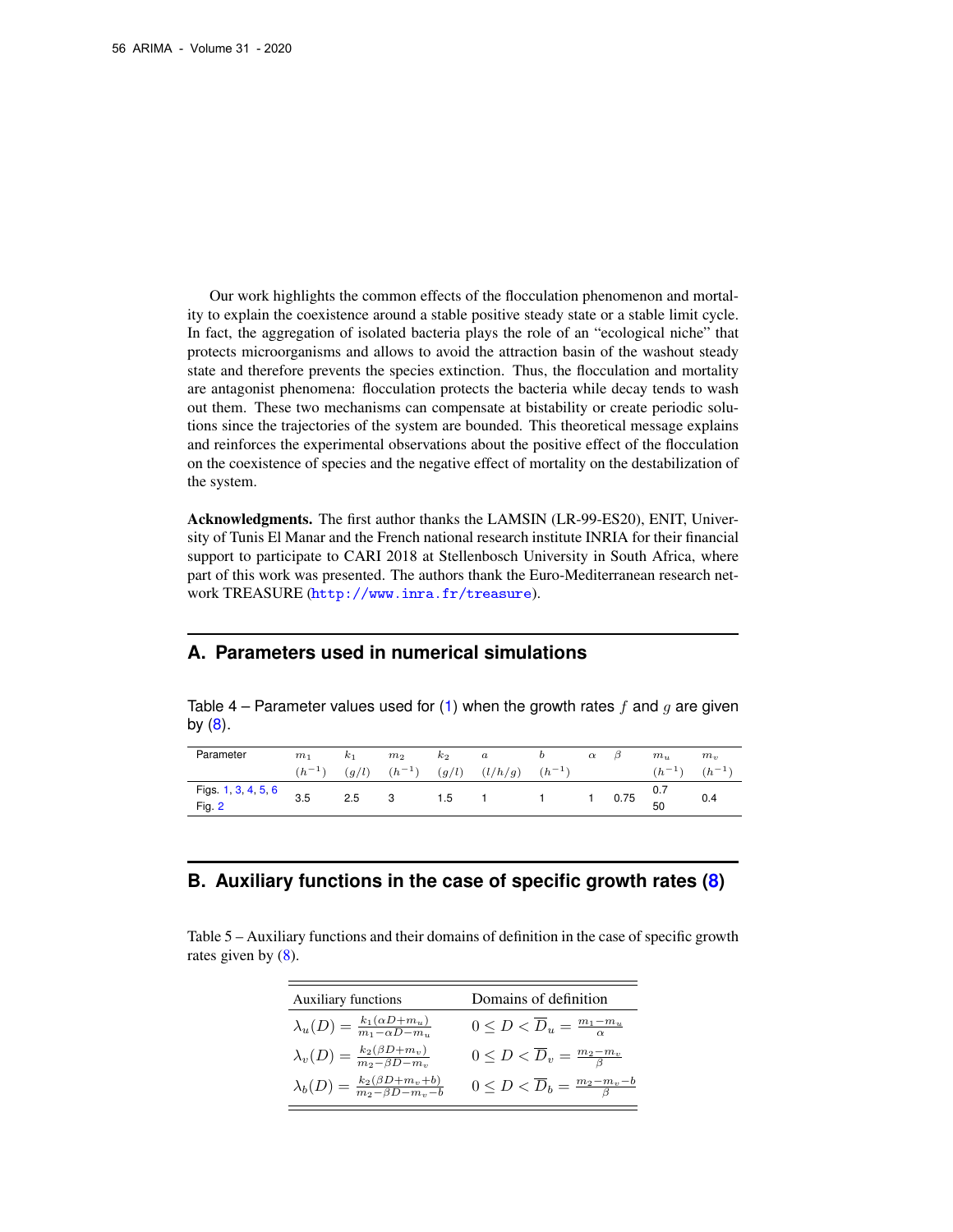## **C. References**

- <span id="page-12-9"></span>[1] B. BENYAHIA, T. SARI, B. CHERKI, J. HARMAND, "Bifurcation and stability analysis of a two step model for monitoring anaerobic digestion processes", *J. Process Control*, vol. 22, 2012, 1008–1019.
- <span id="page-12-8"></span>[2] O. BERNARD, Z. HADJ-SADOK, D. DOCHAIN, A. GENOVESI, J-P. STEYER, "Dynamical model development and parameter identification for an anaerobic wastewater treatment process", *Biotechnol. Bioeng.*, vol. 75, 2001, 424–438.
- <span id="page-12-5"></span>[3] R. FEKIH-SALEM, "Modèles mathématiques pour la compétition et la coexistence des espèces microbiennes dans un chémostat", *PhD thesis, UM2-UTM*, 2013.
- <span id="page-12-4"></span>[4] R. FEKIH-SALEM, J. HARMAND, C. LOBRY, A. RAPAPORT, T. SARI, "Extensions of the chemostat model with flocculation", *J. Math. Anal. Appl.*, vol. 397, 2013, 292–306.
- <span id="page-12-3"></span>[5] R. FEKIH-SALEM, A. RAPAPORT, T. SARI, "Emergence of coexistence and limit cycles in the chemostat model with flocculation for a general class of functional responses", *Appl. Math. Modell.*, vol. 40, 2016, 7656–7677.
- <span id="page-12-18"></span>[6] R. FEKIH-SALEM, T. SARI, "Properties of the chemostat model with aggregated biomass and distinct removal rates", *SIAM J. Appl. Dyn. Syst.*, vol. 18, 2019, 481–509.
- <span id="page-12-2"></span>[7] B. HAEGEMAN, A. RAPAPORT, "How flocculation can explain coexistence in the chemostat", *J. Biol. Dyn.*, vol. 2, 2008, 1–13.
- <span id="page-12-1"></span>[8] J. HARMAND, C. LOBRY, A. RAPAPORT, T. SARI, "The Chemostat: Mathematical Theory of Microorganism Cultures", *Chemical Eng. Ser., Chemostat Bioprocesses Set, Wiley, New York*, 2017.
- <span id="page-12-0"></span>[9] IWA TASK GROUP ON BIOFILM MODELING, "Mathematical modeling of biofilms", *IWA publishing*, 2006.
- <span id="page-12-12"></span>[10] D. JONES, H.V. KOJOUHAROV, D. LE, H. SMITH, "Bacterial wall attachment in a flow reactor", *SIAM J. Appl. Math.*, vol. 62, 2002, 1728–1771.
- <span id="page-12-13"></span>[11] D. JONES, H. V. KOJOUHAROV, D. LE, H. SMITH, "The Freter model: A simple model of biofilm formation", *J. Math. Biol.*, vol. 47, 2003, 137–152.
- <span id="page-12-14"></span>[12] B.W. KOOI, M.P. BOER, "Chaotic behaviour of a predator–prey system in the chemostat", *Dyn. Contin. Discrete Impulse Syst. Ser. B App. Algorithms*, vol. 10, 2003, 259–272.
- <span id="page-12-15"></span>[13] B. LI, Y. KUANG, "Simple food chain in a chemostat with distinct removal rates", *J. Math. Anal. Appl.*, vol. 242, 2000, 75–92.
- <span id="page-12-10"></span>[14] S. MARSILI-LIBELLI, S. BENI, "Shock load modelling in the anaerobic digestion process", *Ecol. Model.*, vol. 84, 1996, 215–232.
- <span id="page-12-6"></span>[15] A. RAPAPORT, "Properties of the chemostat model with aggregated biomass", *Eur. J. Appl. Math.*, vol. 29, 2018, 972–990.
- <span id="page-12-7"></span>[16] T. SARI, R. FEKIH-SALEM, "Analysis of a model of flocculation in the chemostat", *Proceedings of the 8th conference on Trends in Applied Mathematics in Tunisia, Algeria, Morocco*, 2017, 75–80.
- <span id="page-12-16"></span>[17] T. SARI, J. HARMAND, "A model of a syntrophic relationship between two microbial species in a chemostat including maintenance", *Math. Biosci.*, vol. 275, 2016, 1–9.
- <span id="page-12-17"></span>[18] T. SARI, M.J. WADE, "Generalised approach to modelling a three-tiered microbial foodweb", *Math. Biosci.*, vol. 291, 2017, 21–37.
- <span id="page-12-11"></span>[19] S. SHEN, G. C. PREMIER, A. GUWY, R. DINSDALE, "Bifurcation and stability analysis of an anaerobic digestion model", *Nonlinear Dyn.*, vol. 48, 2007, 391–408.
- <span id="page-12-19"></span>[20] H.L. SMITH, P. WALTMAN, "The Theory of the Chemostat: Dynamics of Microbial Competition", *Cambridge University Press, Cambridge, UK*, 1995.